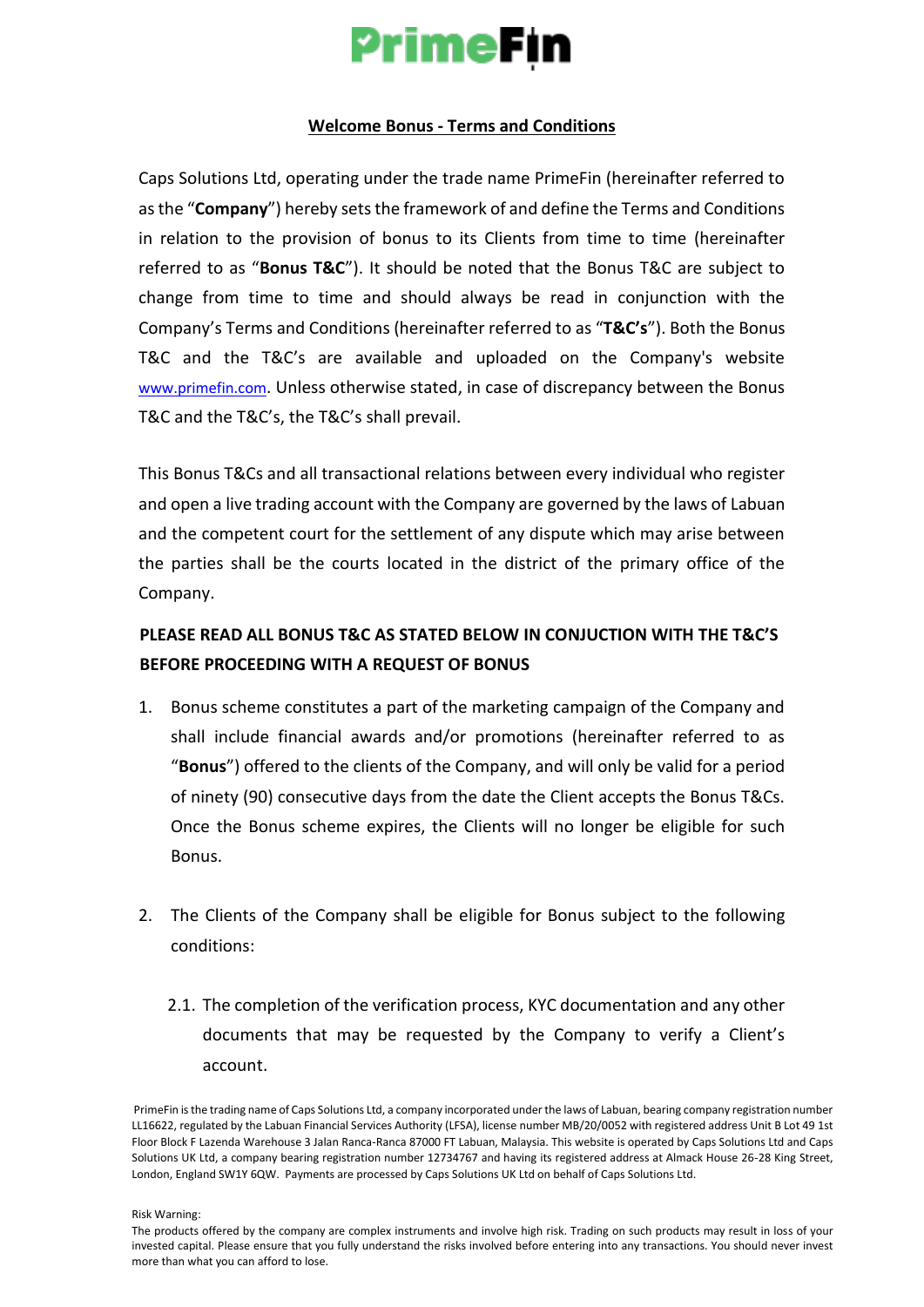

- 2.2. The client must have a live trading account with the Company and must have deposited the minimum amount of deposit set by the Company, which is approved and processed by the Company.
- 2.3. The client should be logged into his/her account.
- 2.4. A Bonus offer shall be sent by the Company to the client, which the latter shall accept.
- 3. Upon deposit of the following amount:

 **i.**250-499 USD **ii**.500-999 USD **iii.**1000 USD and above

the Company will credit the Client's Trading Account with:

 **i.** 100 USD Bonus  **ii.** 200 USD Bonus **iii**. 300 USD Bonus

 as a 'Welcome Bonus' which shall be added to the Client's balance within 48 hours from the initial deposit.

The present Term 3 is subject to the following limitations:

- 3.1. The Client is obliged to reach the required trading volume in order to be eligible to withdraw the bonus for every 1 dollar the Client has to open position with a volume of 0.3 Lots (equal to 30,000\$ trading volume). For example, upon the deposit of 590 USD the Client will be offered 200 USD Bonus therefore in this case the Client has to open trades of 60 lots (200 USD x 0.3 lots) which is equal to 6,000,000\$ trading volume.
- 4. The required volume for the bonus can be reached at any time upon acceptance of the Bonus T&C and in case the Client's trading results to a loss, the Client will only be eligible to withdraw the available funds following the loss from their trading account.

In case the aforementioned conditions are not met, the Client will not be eligible to withdraw the Bonus itself.

PrimeFin is the trading name of Caps Solutions Ltd, a company incorporated under the laws of Labuan, bearing company registration number LL16622, regulated by the Labuan Financial Services Authority (LFSA), license number MB/20/0052 with registered address Unit B Lot 49 1st Floor Block F Lazenda Warehouse 3 Jalan Ranca-Ranca 87000 FT Labuan, Malaysia. This website is operated by Caps Solutions Ltd and Caps Solutions UK Ltd, a company bearing registration number 12734767 and having its registered address at Almack House 26-28 King Street, London, England SW1Y 6QW. Payments are processed by Caps Solutions UK Ltd on behalf of Caps Solutions Ltd.

Risk Warning:

The products offered by the company are complex instruments and involve high risk. Trading on such products may result in loss of your invested capital. Please ensure that you fully understand the risks involved before entering into any transactions. You should never invest more than what you can afford to lose.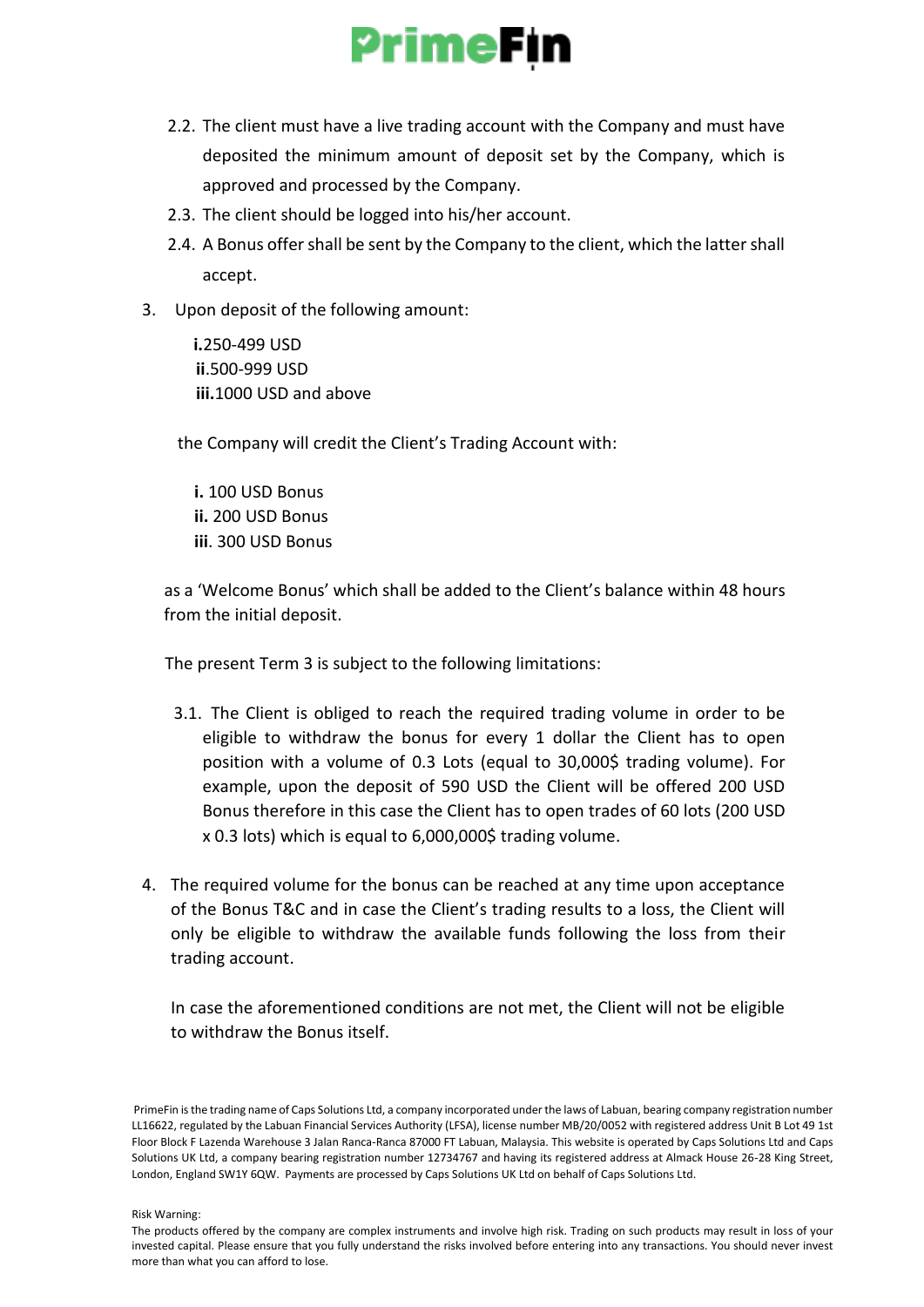## **PrimeFin**

- 5. The Company has the right to cancel the Bonus in case if the Client proceeds with a withdrawal prior meeting the Minimum Trading Volume. In such a case the Client will no longer be eligible to receive such Bonus and the Company will proceed with the removal of such Bonus from the Client's account
- 6. Accepting the offer to a Bonus and receiving such Bonus in the client's account consists an automatic acceptance and agreement to the Company's Bonus T&C as well as the T&C's. It is expressly stated that all the terms, conditions and clauses are of the essence of the Bonus T&C.
- 7. The validity of an offer is subject to the Bonus T&C of the Company and applies only to a particular Client each time and to his/her relevant account for which the offer was made, and only for the period provided.
- 8. Any further clarifications in relation to the Bonus, shall be referred to the account manager in writing via email.
- 9. Duplicate accounts are prohibited, and the clients are advised not to proceed with the opening of multiple accounts aiming to receive multiple Bonus. The Company reserves the right to close such duplicate accounts without prior notice to the owner of the account, revoke any Bonus offered to the client owning the account, waive any earnings of the client and return to the client any amount deposited by the client to his/her account.
- 10. The Company reserves the right to revoke any Bonus and freeze any accounts should there be any evidence of inappropriate or abusive trading and/or breach any of the Company's T&C's. The Company shall proceed by conducting an investigation and may decide to permanently suspend such an account.
- 11. Should an account be classified as inactive by the Company, the Company may, without prior notice, remove and/or redeem all Bonus from such an account.

Risk Warning:

PrimeFin is the trading name of Caps Solutions Ltd, a company incorporated under the laws of Labuan, bearing company registration number LL16622, regulated by the Labuan Financial Services Authority (LFSA), license number MB/20/0052 with registered address Unit B Lot 49 1st Floor Block F Lazenda Warehouse 3 Jalan Ranca-Ranca 87000 FT Labuan, Malaysia. This website is operated by Caps Solutions Ltd and Caps Solutions UK Ltd, a company bearing registration number 12734767 and having its registered address at Almack House 26-28 King Street, London, England SW1Y 6QW. Payments are processed by Caps Solutions UK Ltd on behalf of Caps Solutions Ltd.

The products offered by the company are complex instruments and involve high risk. Trading on such products may result in loss of your invested capital. Please ensure that you fully understand the risks involved before entering into any transactions. You should never invest more than what you can afford to lose.